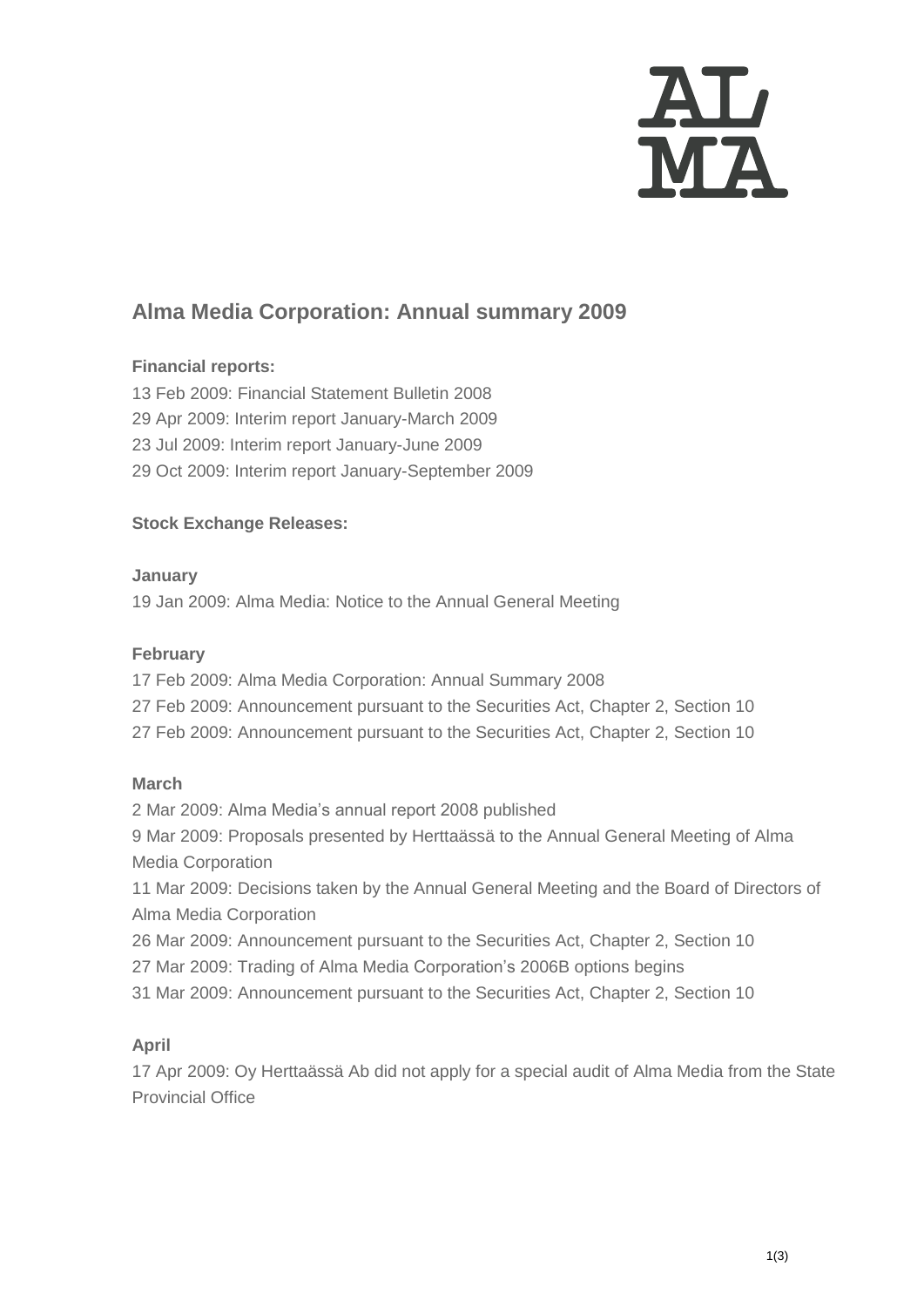

#### **May**

4 May 2009: [Alma Media: Share subscription price](http://www.almamedia.fi/tiedote?tiedote=273602) with stock options 2009A and market [value of stock options 2009A](http://www.almamedia.fi/tiedote?tiedote=273602)

## **July**

2 Jul 2009: [Announcement pursuant to the Securities Act, Chapter 2, Section 10](http://www.almamedia.fi/tiedote?tiedote=253550)

## **August**

10 Aug 2009: [Alma Media to strengthen its financial position](http://www.almamedia.fi/tiedote?tiedote=300918)

10 Aug 2009: Alma Media [Corporation makes a mandatory tender offer for all shares in](http://www.almamedia.fi/tiedote?tiedote=300920)  [Talentum Oyj](http://www.almamedia.fi/tiedote?tiedote=300920) 

11 Aug 2009: [Announcement pursuant to the Securities Act, Chapter 2, Section 10](http://www.almamedia.fi/tiedote?tiedote=253550) 12 Aug 2009: [Alma Media Corporation has set a buy order in Helsinki Stock exchage for](http://www.almamedia.fi/tiedote?tiedote=301816)  [Talentum Oyj shares at EUR 1.85 per share](http://www.almamedia.fi/tiedote?tiedote=301816)

17 Aug 2009: [Alma Media Corporation will commence the mandatory tender offer for all](http://www.almamedia.fi/tiedote?tiedote=302593)  [shares in Talentum Oyj](http://www.almamedia.fi/tiedote?tiedote=302593) on 19 August 2009

20 Aug 2009: Alma Media corporation will terminate the buy order in Helsinki Stock Exchage as the tender offer for Talentum [Oyj\\*s shares has commenced](http://www.almamedia.fi/tiedote?tiedote=303515)

## **September**

4 Sep 2009: Supplement to [Alma Media Corporation's tender offer document of 17 August](http://www.almamedia.fi/tiedote?tiedote=307715)  [2009 for all shares in Talentum Oyj](http://www.almamedia.fi/tiedote?tiedote=307715)

9 Sep 2009: Finnish Competition Authority has referred Alma Media Corporation's tender offer for [Talentum Oyj's shares to continued consideration](http://www.almamedia.fi/tiedote?tiedote=308986)

14 Sep 2009: [Alma Media Corporation extends the offer period of the tender offer made for](http://www.almamedia.fi/tiedote?tiedote=310247) shares in Talentum Oyj [to end on 15 October 2009 at 4:00 p.m.](http://www.almamedia.fi/tiedote?tiedote=310247)

## **October**

14 Oct 2009: [Alma Media Corporation extends the extended offer period of the tender offer](http://www.almamedia.fi/tiedote?tiedote=310247)  made for shares in Talentum Oyj [to end on 16 November 2009 at 4:00 p.m.](http://www.almamedia.fi/tiedote?tiedote=310247)

22 Oct 2009: [eQ Pankki terminates the market liquidity contract on Alma Media shares](http://www.almamedia.fi/tiedote?tiedote=320795)